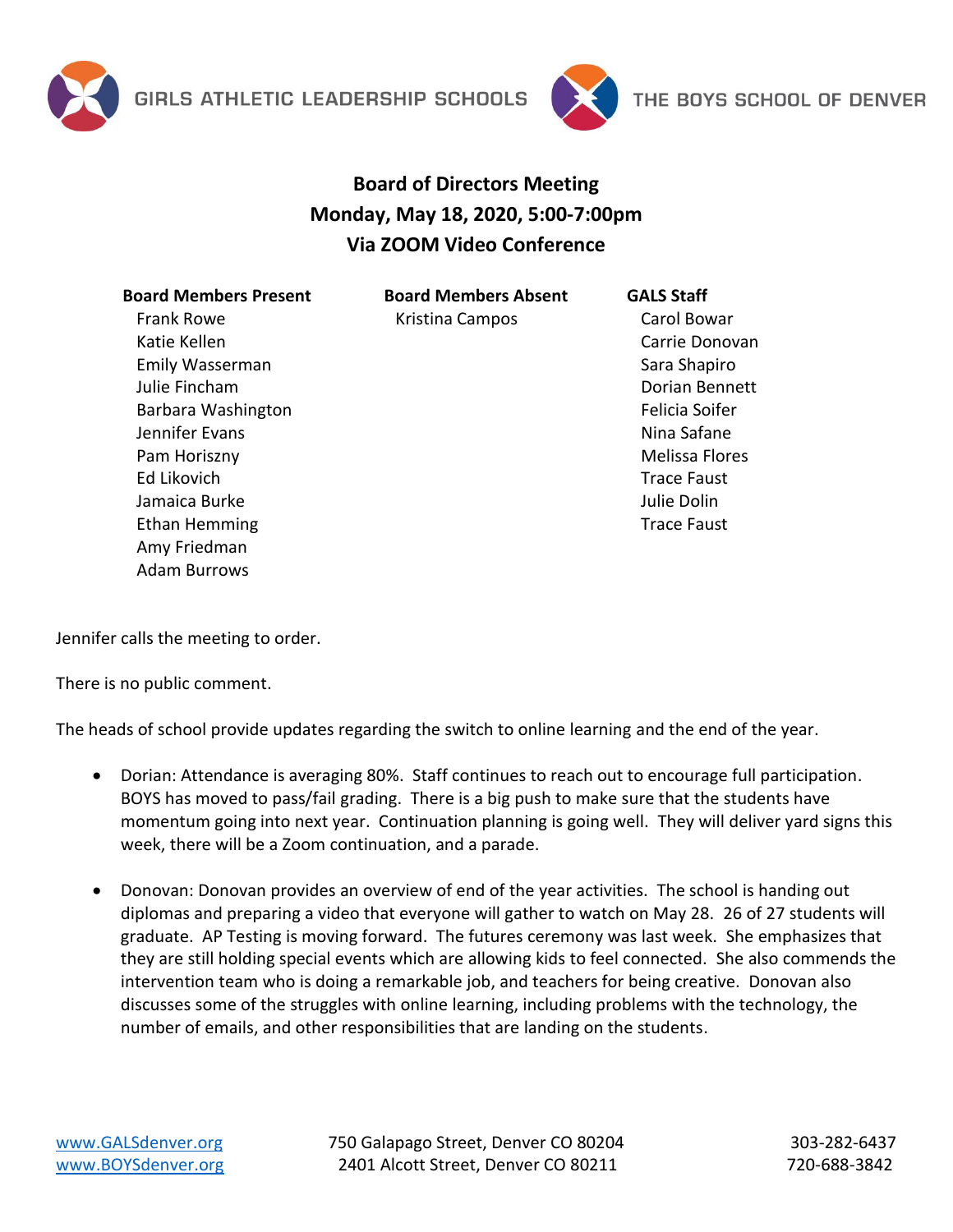



• Sara: Middle school has a 93% average attendance rate! GALympics is moving forward and bringing a lot of joy. The school is also helping students understand and focus on what is in/out of their control, and how to separate the two. Sara notes that GALS' emphasis on social emotional wellbeing is key right now. For continuation, the middle school is preparing a video. The middle school is hosting a New to GALS Night on Thursday.

Julie discusses how well GALS is doing and how much more they've offered. She notes that the schools have managed to keep the relationship piece. Ethan and other parents echo Julie.

Jennifer thanks Dorian, Felicia, and Sara for their leadership.

Carol provides an update regarding planning for next year and how finances are impacting this. First, she explains some of the staffing and scheduling changes that she is planning to make in light of projected tight budgets. Second, she discusses the state budget and how that will affect PPR. We expect DPS to tell us to plan for a 10% reduction due to the uncertainty that currently exists.

Trace provides an update on retention and recruitment. On the retention side, we are doing really well. Trace is engaged in a texting campaign that has been pretty successful. She is also working on Facebook ads, which have also had some positive responses. GALS will also implement an "adopt a family" program so that new families feel connected to the school and community.

Carol discusses the BOYS School closeout process. That staff is doing really great things for the students. However, they are in a really tough spot, and it is hard to support them from a distance.

There is no new information about the renewal process for the high school. There is supposed to be a kick-off meeting sometime in May, but it has not been scheduled yet. Carol will provide updates as they are available.

Carol leads a discussion regarding school finances. GALS continues to monitor PPP updates closely and is preparing to be ready to submit for loan forgiveness. We are still looking at ending in red due to some changes from foundations and salary changes that were discussed at the April meeting.

Carol discusses various enrollment and PPR reduction scenarios. Carol sent a draft budget to DPS on May 15, although doing so was not necessary. At a 10% PPR reduction, we will end very far in the red, even at an optimistic enrollment projection. At a moderate enrollment number, we run the risk of using the majority of our reserves. Ethan asks questions about staff ratios and how to maintain core GALS values in light of potentially dire financial conditions. The Board and finance committee are monitoring the situation, but at the moment, there is too much uncertainty to make any decisions.

Felicia asks a question about what budget information we are sharing with Staff and Parents. Carol explains that with Staff, she started discussing budget constraints in April when we decided to freeze salaries. There was a second round of all staff meetings last week. The response from staff has been positive. There has also

[www.GALSdenver.org](http://www.galsdenver.org/) **750 Galapago Street, Denver CO 80204** 303-282-6437 [www.BOYSdenver.org](http://www.boysdenver.org/) 
and 2401 Alcott Street, Denver CO 80211 1990-688-3842